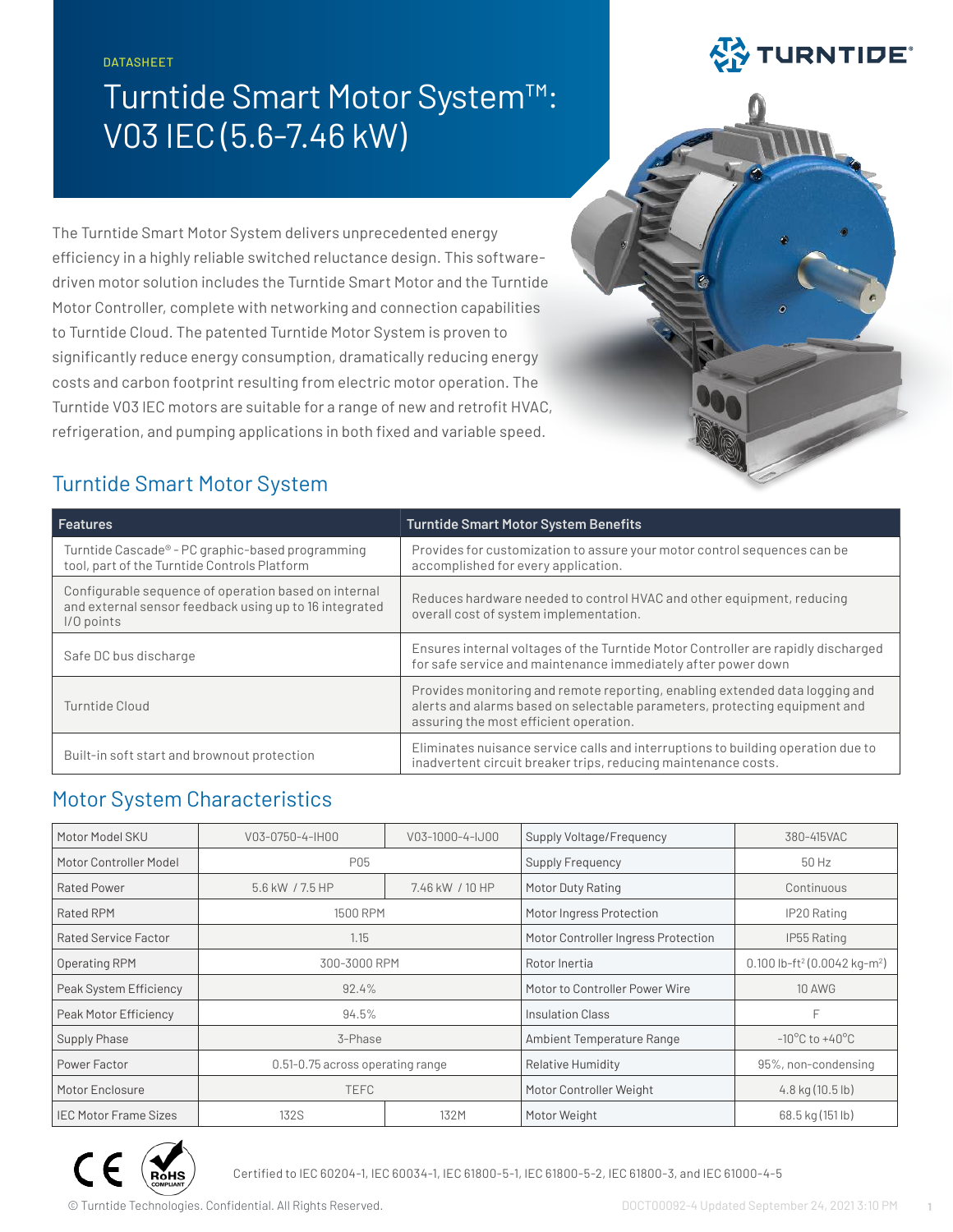

#### Motor Dimensions



#### Dimension Table (in millimeters)

| <b>IEC Frame</b> | <u>_</u> |     |     | ''  | ш  |    |    |       |
|------------------|----------|-----|-----|-----|----|----|----|-------|
| <b>132S</b>      |          | 140 |     |     |    |    |    |       |
| 132M             | 216      | 178 | 132 | M12 | 38 | 80 | 89 | 436.7 |

- A distance between foot holes side-to-side
- B distance between foot holes front to back
- H height of shaft
- K foot hole size
- D shaft diameter
- E shaft length
- C distance from front foot hole to back of shaft horizontally
- L Overall length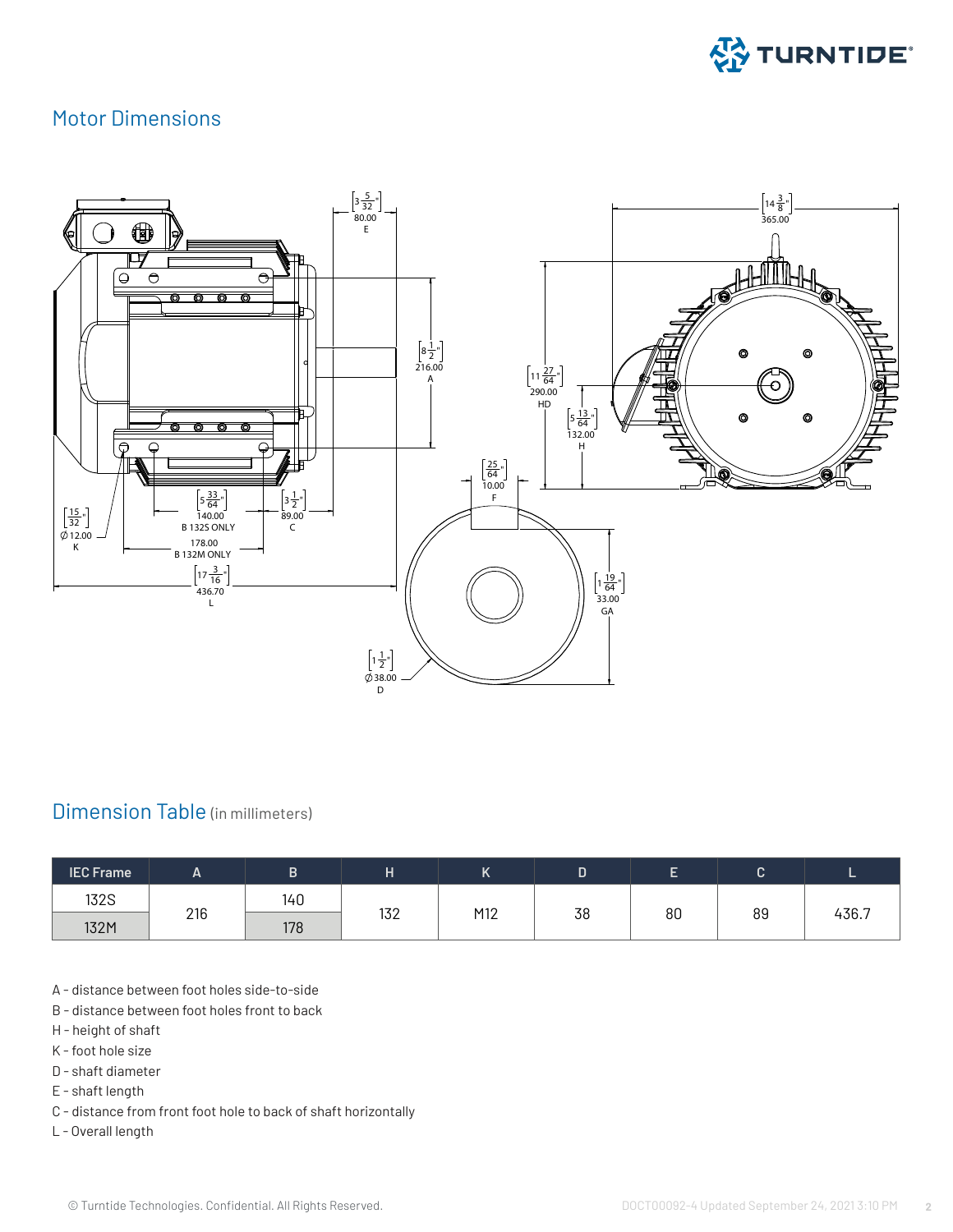

#### System Efficiency vs Torque at Various Speeds



#### Torque-Speed Curve



#### Motor Nameplates